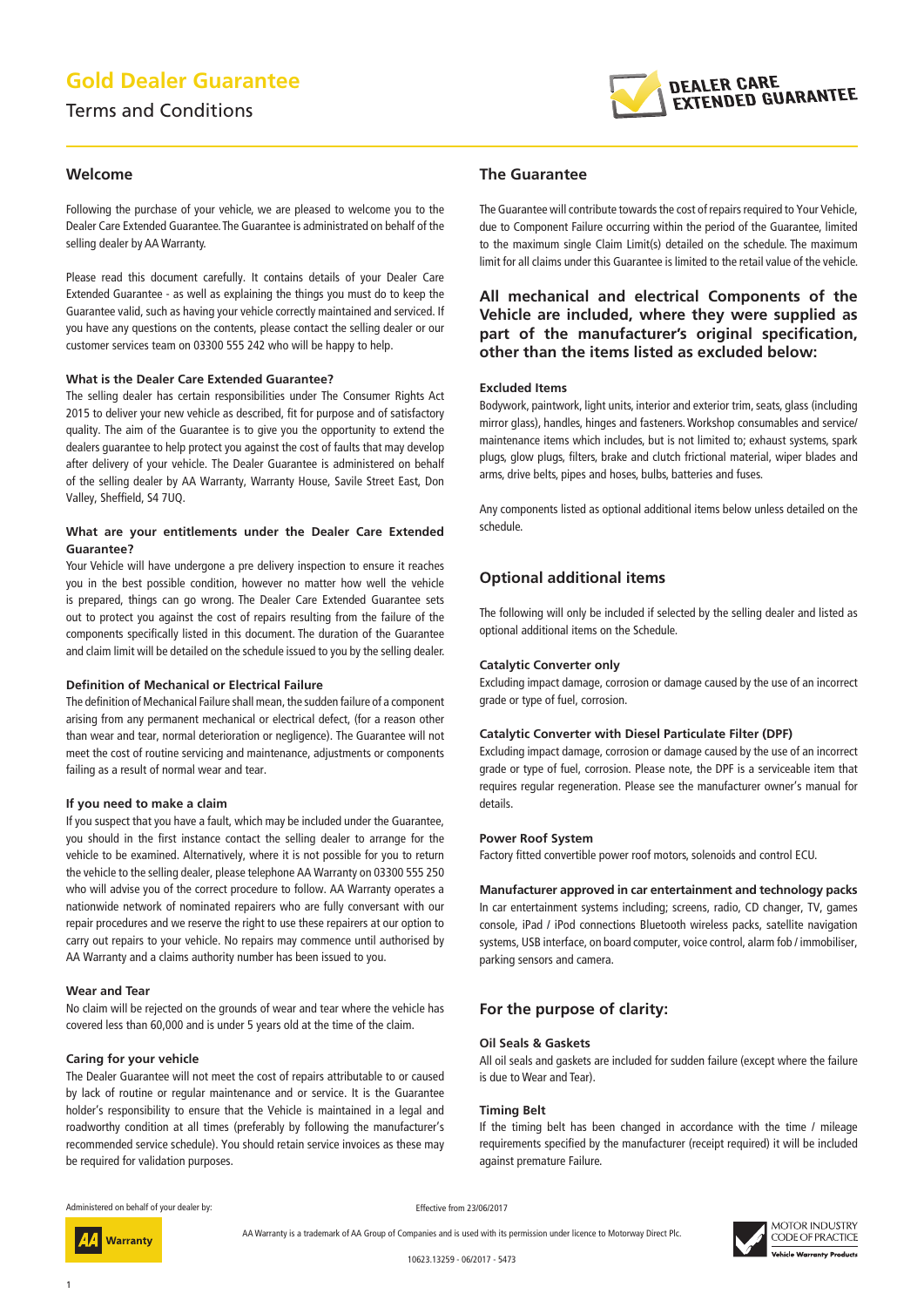#### **Casings**

Should the failure of an included Component result in damage to any associated casing the replacement will constitute part of the claim within the Claims Limit(s).

#### **Working Materials**

Where an authorised repair requires the replacement or topping up of oils, antifreeze or other fluids, or replacement of the oil filter, these costs will be accepted as part of the claim within the Claims Limit(s).

#### **Hybrid & Electric Vehicles**

Manufacturer supplied and fitted power generation and transmission components are included (excluding: batteries, wiring, electrical connectors and the disposal of chemical waste resulting from a claim). If the vehicle is not being used for a prolonged period, it must be stored in accordance with the manufacturer's recommendations.

#### **Labour and parts costs**

Labour times that can be claimed under the Guarantee will be in accordance with the manufacturers standard repair times the rates charged by our nominated repairers unless agreed beforehand. We may ask the repairer to use guaranteed exchange units or factor parts when repairing your vehicle. Any costs we agree will be based on the prices for these parts.

#### **Compensation and costs**

The Guarantee is a contract of compensation which means that if the repairs to Your Vehicle result in the condition of Your Vehicle being better than immediately prior to the Failure, You may be asked to pay a contribution towards the costs.

## **Additional Features**

#### **Continental use**

The Guarantee will include Mainland Europe for personal trips to a maximum period of 60 consecutive days. Claims made (in line with the terms of the Guarantee) during continental use will be reimbursed according to U.K. parts and labour costs at that time. Vehicle hire and hotel expenses benefits are not available during continental use.

#### **Hotel/Accommodation and rail fare**

Should Your Vehicle suffer a mechanical Failure that falls under the Guarantee away from home and leave you immobile, the Guarantee may pay up to £100 inc. VAT toward the cost of hotel accommodation or Rail Fare expenses to get you home, (provided the Failure results in a valid claim under the terms of the Guarantee).

#### **Replacement vehicle hire**

In the event of a valid claim, where the repairs cannot be completed within 8 working hours, the Guarantee may contribute up to £50 inc VAT per day towards the cost of hiring a replacement vehicle. Replacement vehicle hire is limited to a maximum of 7 days for any one claim. The first 24 hours of any rental period or delays resulting from the non-availability of parts are excluded.

#### **Recovery**

In the event of a Failure resulting in a valid claim and when Your Vehicle is immobile (or if continued driving could cause danger or further damage) the Guarantee will pay up to £50 inc. VAT. towards the cost of recovering it to a repairing garage.

#### **Important**

Replacement vehicle hire, hotel accommodation and rail fare expenses will constitute part of the total claim and costs will be limited to the maximum Claims Limit as stated on the Schedule. Please make sure you provide bona fide receipts so that these costs can be reimbursed.

## **How to Make a Claim**

- 1. If at any time you suspect you have a fault claimable under the Guarantee you should in the first instance contact the selling dealer to arrange for the vehicle to be examined. Alternatively, where it is not possible for you to return the vehicle to the selling dealer, please telephone AA Warranty on 03300 555 250 during office hours where you will be advised of the best course of action to take. Your call may be recorded for training purposes and your own security. No repairs may commence until approval has been given by AA Warranty. You must take all reasonable steps to avoid further damage occurring.
- 2. The following information will be required: (Please have ready prior to telephoning).

(a) Your name, the Guarantee number and vehicle registration number.

(b) Confirmation that your relevant service schedule has been complied with and original receipts are available.

(c) Mileage at time of failure.

- 3. Take your vehicle to the agreed repairer and obtain an estimate. The repairing garage must then telephone AA Warranty quoting the above Guarantee information and an exact cause of failure.
- 4. The Guarantee holder must authorise the dismantling of any components for inspection. Where the Claim falls under the Guarantee, this Guarantee will reimburse the Guarantee holder the cost of dismantling as part of the total claim. (Important - if after dismantling no liability has been found the Guarantee holder must bear the cost of dismantling). Only the components specifically listed will be included under the Guarantee. Labour will be allowed in accordance with the manufacturers standard repair times. Diagnosis costs are the responsibility of the Guarantee holder.
- 5. If the claim is accepted a Claims Authority Number will be issued for a specified agreed cost. Any costs in excess of this amount will remain the Guarantee holder's responsibility.
- 6. On completion of the repair an original, fully detailed, itemised invoice and any proof of servicing requested should be sent to AA Warranty, Warranty House, Savile Street East, Don Valley, Sheffield, S4 7UQ. Quoting the Authority Number with a clear indication to whom payment should be made. Photocopied invoices will not be accepted.
- 7. Authorisation of repairs will remain valid for 30 days. If no further communication is made during this period the authority will be rescinded and the claim rendered null and void.
- 8. AA Warranty on behalf of the selling dealer reserves the right to agree or nominate a repairer. Should the Guarantee holder elect to take the vehicle to a repairer other than that agreed or nominated, AA Warranty may accept the Guarantee holder's choice, however the Guarantee The liability in this case, will not exceed the labour and components costs as charged by the nominated repairer. AA Warranty reserves the right to remove the vehicle to a repairer of their choosing.
- 9. Where the repairs to your vehicle result in the condition of this being better than immediately prior to the Failure, You may be asked to pay a contribution towards the costs.